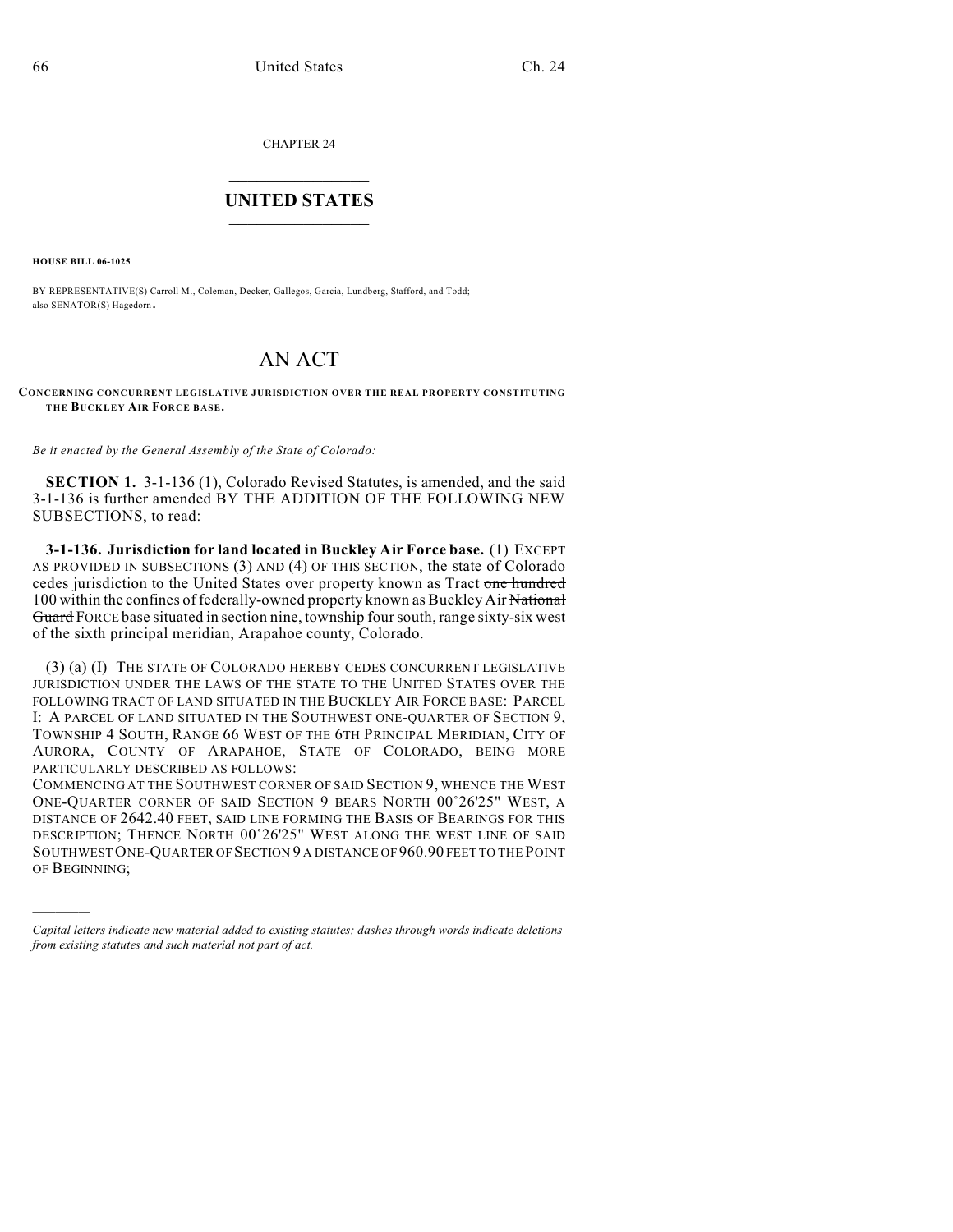THENCE CONTINUING NORTH 00°26'25" WEST ALONG SAID WEST LINE OF THE SOUTHWEST ONE-QUARTER A DISTANCE OF 696.00 FEET; THENCE NORTH 89°36'05" EAST A DISTANCE OF 1641.34 FEET; THENCE SOUTH  $00^{\circ}25'35''$  EAST A DISTANCE OF 1669.69 FEET TO A POINT ON THE SOUTH LINE OF SAID SOUTHWEST ONE-QUARTER OF SECTION 9; THENCE NORTH 45°16'27" WEST A DISTANCE OF 631.35 FEET; THENCE NORTH 74°26'25" WEST A DISTANCE OF 431.97 FEET; THENCE NORTH 43°26'25" WEST A DISTANCE OF 558.00 FEET;

THENCE SOUTH 89°33'35" WEST A DISTANCE OF 400.00 FEET TO THE POINT OF BEGINNING.

(II) PARCEL I IS ALSO DESCRIBED AS: TOWNSHIP FOUR SOUTH (T42), RANGE SIXTY-SIX WEST (R66W) OF THE SIXTH PRINCIPAL MERIDIAN SECTION NINE (9): A TRACT OF LAND SITUATED IN THE SW1/4 BEING MORE PARTICULARLY DESCRIBED AS FOLLOWS:

COMMENCING AT THE SOUTHWEST CORNER OF SAID SECTION 9 ALSO BEING A POINT ON THE CENTERLINE OF SOUTH AIRPORT BLVD.:

THENCE NORTH 00°01'13" EAST, ALONG THE WEST LINE OF SAID SECTION 9, A DISTANCE OF 961.37 FEET TO THE POINT OF BEGINNING;

THENCE CONTINUING NORTH 00°01'13" EAST, ALONG SAID WEST LINE OF SAID SECTION 9, A DISTANCE OF 696.00 FEET;

THENCE NORTH 89°56'13" EAST, A DISTANCE OF 1641.34 FEET;

THENCE SOUTH  $00^{\circ}05'27''$  EAST, A DISTANCE OF 1669.72 FEET TO THE SOUTH LINE OF SAID SE1/4 OF SECTION 9;

THENCE NORTH 44°56'19" WEST, A DISTANCE OF 631.32 FEET;

THENCE NORTH 74°06'17" WEST, A DISTANCE OF 432.00 FEET;

THENCE NORTH 43°06'17" WEST, A DISTANCE OF 558.00 FEET;

THENCE SOUTH 89°53'43", A DISTANCE OF 400.00 FEET, TO THE POINT OF BEGINNING.

(b) THE CONCURRENT LEGISLATIVE JURISDICTION CEDED IN THIS SUBSECTION (3) IS VESTED UPON ACCEPTANCE BY THE UNITED STATES THROUGH ITS APPROPRIATE OFFICIALS AND SHALL CONTINUE FOR AS LONG AS THE UNITED STATES OWNS THE PROPERTY.

(c) THE STATE OF COLORADO RETAINS CONCURRENT JURISDICTION, BOTH CIVIL AND CRIMINAL, WITH THE UNITED STATES OVER ALL PROPERTY SPECIFIED IN PARAGRAPH (a) OF THIS SUBSECTION (3).

(4) (a) THE STATE OF COLORADO HEREBY ACCEPTS THE RELINQUISHMENT OF EXCLUSIVE FEDERAL LEGISLATIVE JURISDICTION FROM THE UNITED STATES OVER THE FOLLOWING TRACT OF LAND SITUATED IN THE BUCKLEY AIR FORCE BASE: PARCEL II: A PARCEL OF LAND SITUATED IN THE SOUTH ONE-HALF OF SECTION 9, TOWNSHIP 4 SOUTH, RANGE 66 WEST OF THE 6TH PRINCIPAL MERIDIAN, CITY OF AURORA, COUNTY OF ARAPAHOE, STATE OF COLORADO, BEING MORE PARTICULARLY DESCRIBED AS FOLLOWS:

COMMENCING AT THE SOUTHWEST CORNER OF SAID SECTION 9, WHENCE THE WEST ONE QUARTER CORNER OF SAID SECTION 9 BEARS NORTH 00°26'25" WEST A DISTANCE OF 2642.40 FEET, SAID LINE FORMING THE BASIS OF BEARINGS FOR THIS DESCRIPTION;

THENCE SOUTH 89/57'07" EAST ALONG THE SOUTH LINE OF THE SOUTHWEST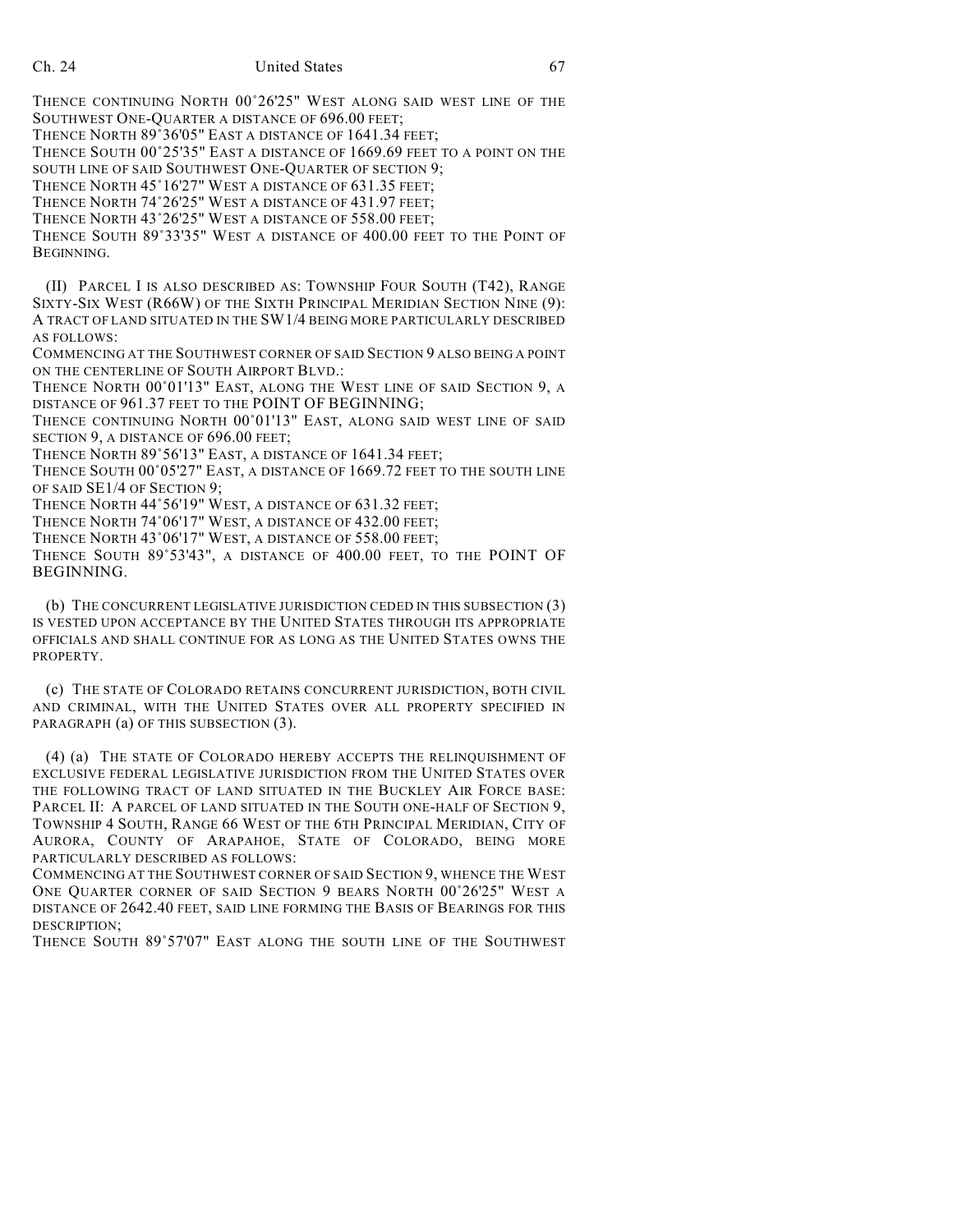68 United States Ch. 24

ONE-QUARTER OF SAID SECTION 9 A DISTANCE OF 55.00 FEET;

THENCE NORTH 00°26'25" WEST ALONG THE EASTERLY RIGHT-OF-WAY LINE OF SOUTH AIRPORT BOULEVARD AND ALONG A LINE 55.00 FEET EASTERLY OF AND PARALLEL WITH THE WEST LINE OF SAID SOUTHWEST ONE-QUARTER OF SECTION 9 A DISTANCE OF 1657.33 FEET; THENCE NORTH 89/36'05" EAST ALONG THE NORTHERLY BOUNDARY LINE OF A PARCEL OF LAND DESCRIBED IN RECEPTION NUMBER B3051785 OF THE ARAPAHOE COUNTY RECORDS A DISTANCE OF 1586.34 FEET TO THE NORTHEAST CORNER OF SAID PARCEL OF LAND AND THE POINT OF BEGINNING;

THENCE NORTH 89°36'05" EAST A DISTANCE OF 443.58 FEET;

THENCE SOUTH 00°26'58" EAST A DISTANCE OF 458.60 FEET TO A POINT OF CURVATURE;

THENCE ALONG THE ARC OF A CURVE TO THE LEFT, CONCAVE NORTHEASTERLY, HAVING A CENTRAL ANGLE OF 90°44'52" AND A RADIUS OF 285.16 FEET A DISTANCE OF 451.65 FEET (CHORD OF SAID CURVE BEARS SOUTH 45°49'24" EAST A DISTANCE OF 405.90 FEET);

THENCE NORTH 88°48'10" EAST A DISTANCE OF 291.11 FEET;

THENCE SOUTH 00°41'49" EAST ALONG A LINE 10.91 FEET EASTERLY OF AND PARALLEL WITH THE EAST LINE OF SAID SOUTHWEST ONE-QUARTER OF SECTION 9 A DISTANCE OF 938.29 FEET;

THENCE SOUTH 89°59'48" WEST ALONG THE SOUTH LINE OF THE SOUTHEAST ONE-QUARTER OF SAID SECTION 9 A DISTANCE OF 10.91 FEET TO THE SOUTH ONE-QUARTER CORNER OF SAID SECTION 9;

THENCE NORTH 89°57'07" WEST ALONG SAID SOUTH LINE OF THE SOUTHWEST ONE-QUARTER OF SECTION 9 A DISTANCE OF 1017.39 FEET TO THE SOUTHEAST CORNER OF SAID PARCEL OF LAND DESCRIBED AT RECEPTION NO. B3051785 OF THE ARAPAHOE COUNTY RECORDS;

THENCE NORTH  $00^{\circ}25'35''$  WEST ALONG THE EASTERLY BOUNDARY LINE OF SAID PARCEL OF LAND DESCRIBED IN RECEPTION NO. B3051785 A DISTANCE OF 1669.69 FEET TO SAID NORTHEAST CORNER OF SAID PARCEL OF LAND AND TO THE POINT OF BEGINNING.

(b) THE STATE OF COLORADO SHALL HAVE CONCURRENT LEGISLATIVE JURISDICTION WITH THE UNITED STATES OF THE PROPERTY INDICATED IN PARAGRAPH (a) OF THIS SUBSECTION (4) FOR AS LONG AS THE UNITED STATES OWNS THE PROPERTY.

(c) THE CONCURRENT LEGISLATIVE JURISDICTION CREATED BY THIS SUBSECTION (4) OVER THE PROPERTY INDICATED IN PARAGRAPH (a) OF THIS SUBSECTION (4) SHALL TAKE EFFECT UPON ACCEPTANCE BY THE GOVERNOR OF A NOTICE FILED BY THE SECRETARY OF THE AIR FORCE PURSUANT TO 10 U.S.C. SEC. 2683, AS AMENDED, RELINQUISHING EXCLUSIVE FEDERAL LEGISLATIVE JURISDICTION AND RETAINING CONCURRENT LEGISLATIVE JURISDICTION OVER THE PROPERTY. UPON RECEIPT OF THE NOTICE, THE GOVERNOR SHALL NOTIFY THE REVISOR OF STATUTES IN WRITING OF THE DATE OF ACCEPTANCE OF THE NOTICE.

(d) THE STATE OF COLORADO SHALL NOT INCUR OR ASSUME ANY LIABILITY AS A RESULT OF ACCEPTING CONCURRENT LEGISLATIVE JURISDICTION PURSUANT TO THIS SUBSECTION (4).

(e) UPON REQUEST BY THE UNITED STATES THROUGH ITS APPROPRIATE OFFICIALS,